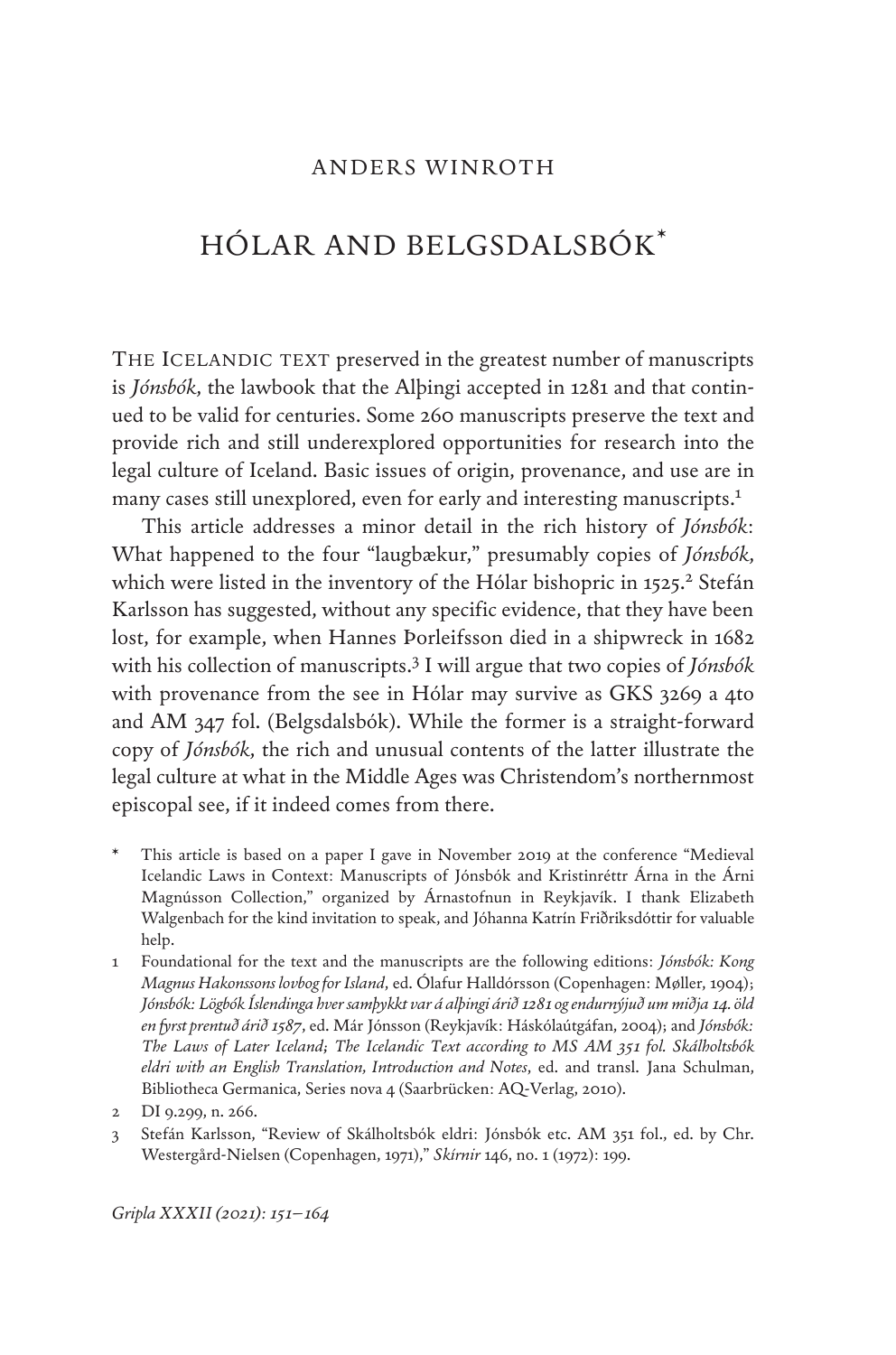#### The Inventory of 1525

When Jón Arason in 1525 became bishop of Hólar, he caused a detailed inventory to be made of the property of the church. The preserved text of this *máldagi* was written by his son Sigurður and is thus known as *Sigurðarregistur*. A large number of books were found in the timber house that Bishop Auðun had built in the fourteenth century. Several law books are among them, including the most important volumes of the general law of the Church, the *Corpus iuris canonici*: Gratian's *Decretum*, the *Liber extra*, and the *Liber sextus*. 4 Two entries concern domestic law books:

.iiij. laugbækur. og er ein vond. kristin riettur enn gamle og hinn nýe á einne bok.

The volume with both Christian laws must have disappeared, unless it is identical to AM 50 8vo, since no other book with only the two Christian laws exists.<sup>5</sup>

The four "law books" that are not further identified should be copies of *Jónsbók*, the law book par excellence. One of them is poor or damaged ("*vond*"). I will suggest that at least two of them have survived. A third should have been the copy that served as the model for the 1578 Hólar printing of *Jónsbók*, which probably does not survive.6 Its text was close to, but not identical to that found in *Skarðsbók*, AM 350 fol. Manuscripts that were used as models for early-modern printed editions were often discarded once the book had been printed.

## GKS 3269 a 4to

The medieval parts of GKS 3269 a 4to contain a copy of *Jónsbók* followed by two *réttarbætur*, the *Christian Law* of Bishop Árni Þórðarson, and

- 4 DI 9.298: "sextus decretalium og decretalius gregorij. … decretum graciane;" see also Sigurður Líndal, "Um þekkingu Íslendinga á rómverskum og kanónískum rétti frá 12. öld til miðrar 16. aldar," *Úlfljótur* 50 (1997): 241–73.
- 5 Some manuscripts contain both Christian laws together with *Jónsbók* (e.g. AM 351 fol.), but it is hard to imagine that such a book would be catalogued as in *Sigurðarregistur*, without mentioning the much longer text of *Jónsbók*.
- 6 *Jónsbók: Lögbók Íslendinga*, ed. Ólafur Lárusson, Monumenta typographica islandica 3 (Copenhagen: Levin & Munksgaard, 1934).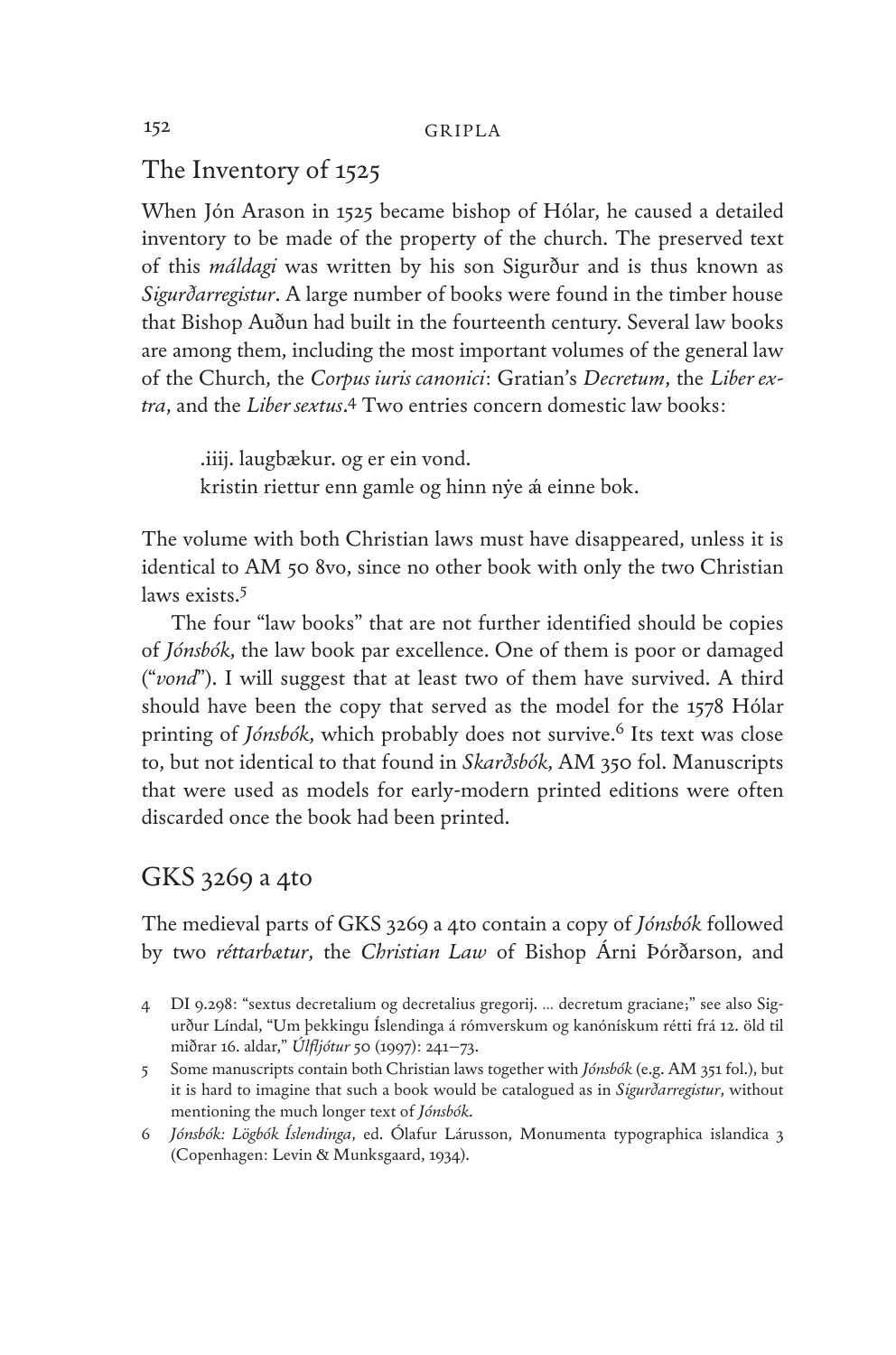Cardinal William of Sabina's ruling about holidays. In the seventeenth century, two quires with more texts were added before the main part.

This manuscript was copied in the second half of the fourteenth century, but at some point close to 1500, a list of Hólar's bishops was entered onto an unwritten space on f. 87r. The list was updated in more recent hands to include each subsequent bishop including Bishop Gísli Magnússon, who sat 1755–79. Some of the bishops may themselves have written their name in the book.<sup>7</sup> The presence of such a list suggests that the book belonged to the episcopal see in Hólar, although this is far from conclusive evidence. The Royal Library of Denmark bought the book at an auction in Copenhagen in 1786. It contains three ownership notes from the early modern period, but the owners have not been more exactly identified.<sup>8</sup>

#### Belgsdalsbók, AM 347 fol.

I would like to suggest that the law book that the *Sigurðarregistur* characterized as "vond," damaged, might be Belgsdalsbók. This volume is indeed damaged; it has lost its first quire and what is now the outer pages are severely dirtied and abrased, suggesting that it spent a long time without a binding at some point before Árni Magnússon acquired it.9 If this was its state in 1525, it would rightly have been described as damaged.

Three reasons suggest that Belgsdalsbók might have belonged to the bishop of Hólar. First, its earliest known owner was the daughter-in-law of Bishop Jón Arason of Hólar. Second, its date and circumstances of production point to Bishop Jón Eiríksson *skalli* of Hólar (bishop 1357–91) as a possible commissioner. Third, Belgsdalsbók contains a collection of unusual and unique texts that would obviously have been of interest to an ecclesiastical owner.

<sup>7</sup> I have not pursued this idea, which was inspired by lists of parsons found in the records of Swedish parishes, in which clearly most new parsons have themselves written their names in the old book. See, e.g., Grangärde kyrkoarkiv C:1, f. 10r–v, Uppsala landsarkiv, accessible through https://sok.riksarkivet.se/digitala-forskarsalen.

<sup>8</sup> Kristian Kålund, *Katalog over de oldnorsk-islandske håndskrifter i Det store kongelige bibliotek og i Universitetsbiblioteket (udenfor den arnamagnœanske samling) samt den Arnamagnœanske samlings tilvœkst 1894–1899* (Copenhagen: Gyldendal, 1900), 70–71; https://handrit.is/ en/manuscript/view/is/GKS04-3269a.

<sup>9</sup> https://handrit.is/en/manuscript/imaging/is/AM02-0347.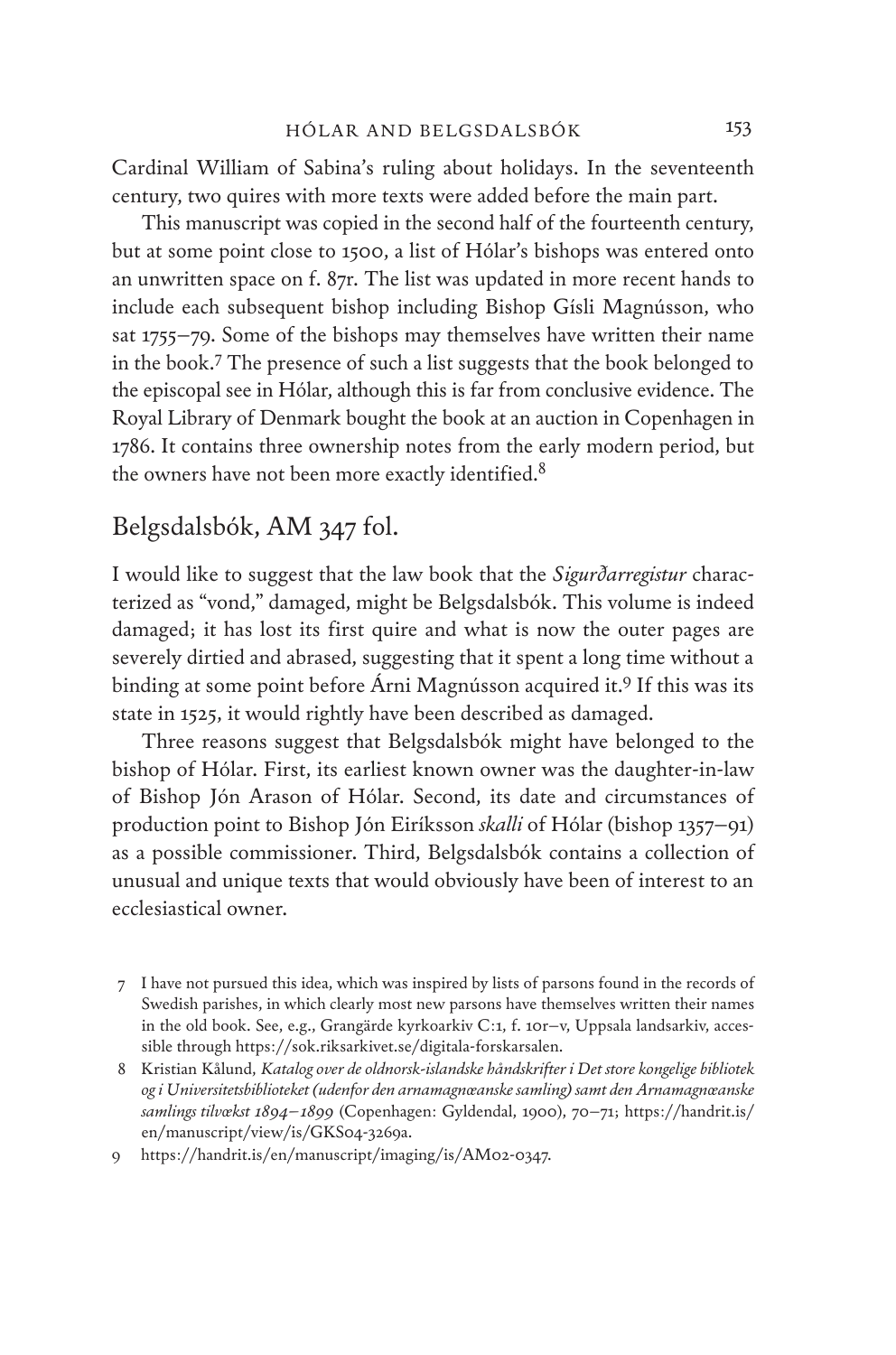#### Owners and Provenance

According to his own note accompanying the volume, Árni Magnússon acquired Belgsdalsbók from a rector in Dalasýsla, Jón Loftsson, in 1685 or 1686.10 We are able to trace the book back in Jón's family, many of whom wrote their name in the book.<sup>11</sup> His father Loftur Árnason entered his ownership note in 1644 (f. 67v). Loftur's wife Þórunn Bjarnadóttir's paternal grandmother Steinunn Jónsdóttir also wrote her name in the book, in fact twice (fos. 13r. and 65v). Steinunn's son Bjarni Björnsson may also have written his name in the book. At least it is tempting to identify him with the person who apparently used Belgsdalsbók to practice writing: "Bjarne er goður pilltur" ("Bjarne is a good boy;" f. 84v). I cannot identify the Sven Sumerlidason who wrote his name on f. 23v.

Steinunn brings us tantalizingly close to Hólar cathedral. She was married three times and her first husband, Björn Jónsson, was the son of the last Catholic bishop of Hólar, Jón Arason. Björn and Jón were famously executed at Skálholt in 1550 when they refused to convert to Protestantism. Their biographies also illustrate that the injunction of celibacy on clergy was far from uniformly in the medieval Catholic Church.

Might Steinunn have received the book from her father-in-law's church? Considering that the book was in such a bad shape already in 1525, we might imagine that its owner might not have valued it very highly. We must, however, remember that Steinunn Jónsdóttir herself came from a prominent and book-collecting family of priests and *lögmenn*. Her father was Jón *ríki* Magnússon at Svalbarð in Eyjafjörður. Árni Magnússon was told that another copy of *Jónsbók* that he acquired, AM 343 fol. ("Svalbarðsbók"), had belonged to Jón *ríki*. I am not sure if this makes it more or less likely that Belgsdalsbók came from Steinunn's own family rather than from her father-in-law.12

<sup>10</sup> See also Már Jónsson, *Arnas Magnœus philologus (1663–1730),* The Viking Collection 20 (Odense: University Press of Southern Denmark, 2012), 66.

<sup>11</sup> I have explored these family relationships with the help of islendingabok.is.

<sup>12</sup> Bera Nordal, "Lögbókarhandritið GKS 1154 I folio," *Skírnir* 159 (1985): 173 assumes that Belgsdalsbók belonged to Jón *ríki* Magnússon.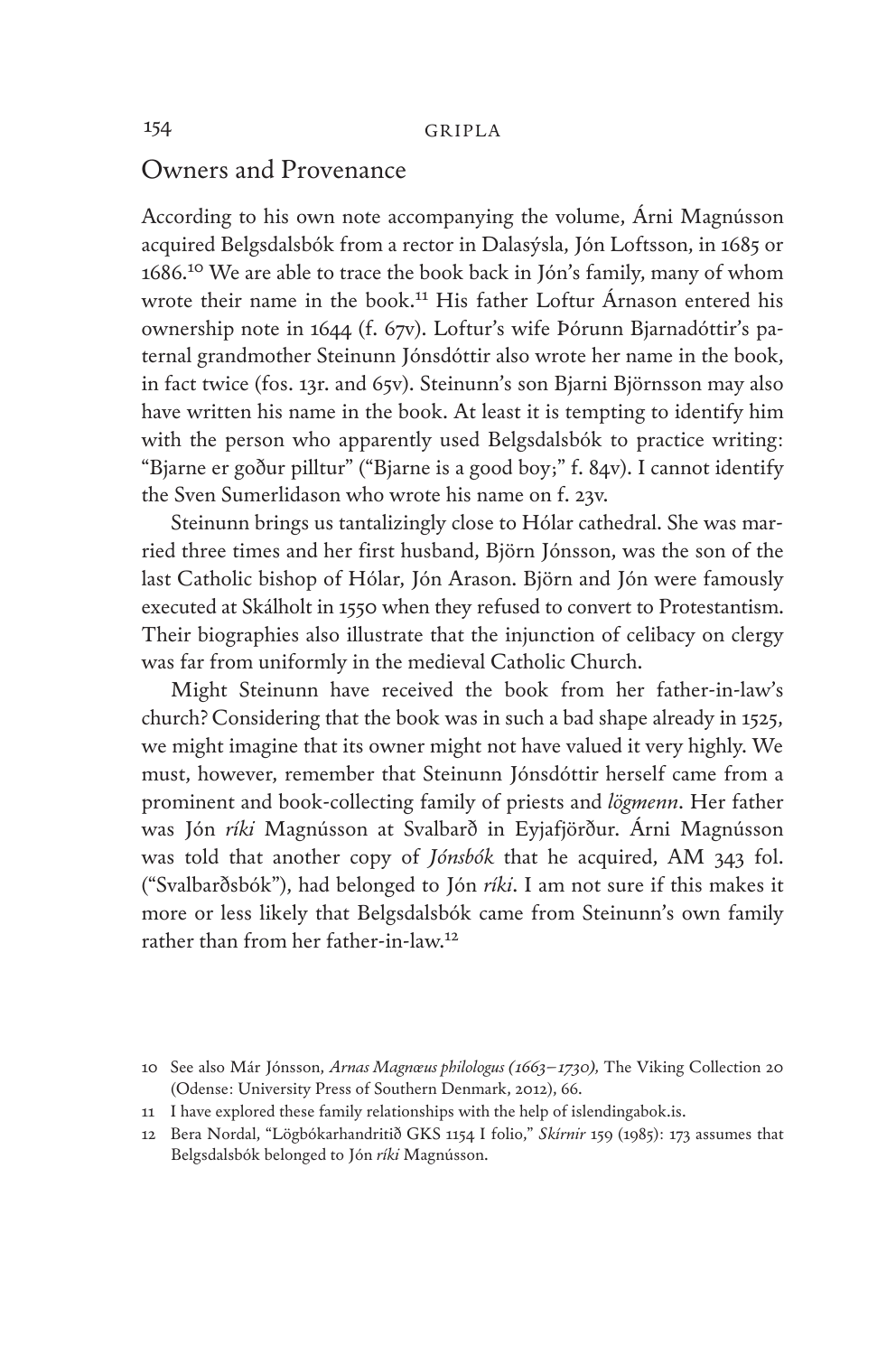### The Making of Belgsdalsbók

The provenance of Belgsdalsbók brings us at least close to Hólar. The making of the manuscript provides a few other clues that may be taken to point in the same direction.13

In studying the codicological makeup of AM 347 fol., we must distinguish between the original part of the codex, quires 1–11, and the last two quires, which were added later, but almost certainly in the Middle Ages, perhaps already before 1370. At least one hand (labelled "hand III" by Stefán Karlsson and "H Hel 1" by Stefan Drechsler) that has worked, c. 1370, on those last, added quires was a scribe in the scriptorium of the monastery of Helgafell, so they were certainly written there.14 That does not necessarily make the entire book a Helgafell production, since the early quires were produced earlier. In fact, Stefan Drechsler points out that the size of Belgsdalsbók is smaller than "the relatively large manuscripts from the Helgafell group" and that its text does not "demonstrate any particular closeness to core codices from Helgafell, such as Skarðsbók," which were produced there.15 The balance of evidence suggests that, except for the last pages, Belgsdalsbók was written somewhere other than Helgafell.

The main hand of the original quires (Stefán's "hand I" and Drechsler's "H Hel 8") of Belgsdalsbók worked close to the middle of the fourteenth century.16 The same scribe also served as the main hand in the perhaps most famous manuscript of the Norwegian *Landslov*, the Codex Hardenbergianus, GKS 1154 fol. It seems unclear whether the scribe was Icelandic or Norwegian. Most scholars seem to agree that at least Hardenbergianus was produced in Norway, probably in Bergen. The lan-

- 13 The making of Belgsdalsbók has been studied in detail in Stefan Drechsler, *Illuminated Manuscript Production in Medieval Iceland: Literary and Artistic Activities of the Monastery at Helgafell in the Fourteenth Century*. Manuscripta Publications in Manuscript Research (Turnhout: Brepols, 2021), esp. pp. 131–42.
- 14 Stefán Karlsson, "Lovskriver i to lande: Codex Hardenbergensis og Codex Belgsdalensis," *Festskrift til Alfred Jakobsen* (Trondheim: Tapir, 1987); Drechsler, *Illuminated Manuscript Production*, 51 and 121.
- 15 Drechsler, *Illuminated Manuscript Production*, 131, 132, and 142.
- 16 Despite including the abbreviation "Hel[gafell]" in his label for this hand, Drechsler expressly states that he does not place this hand at Helgafell, see Drechsler, *Illuminated Manuscript Production*, 142. Drechsler, 132, dates this scribe's work on Belgsdalsbók to 1350–70.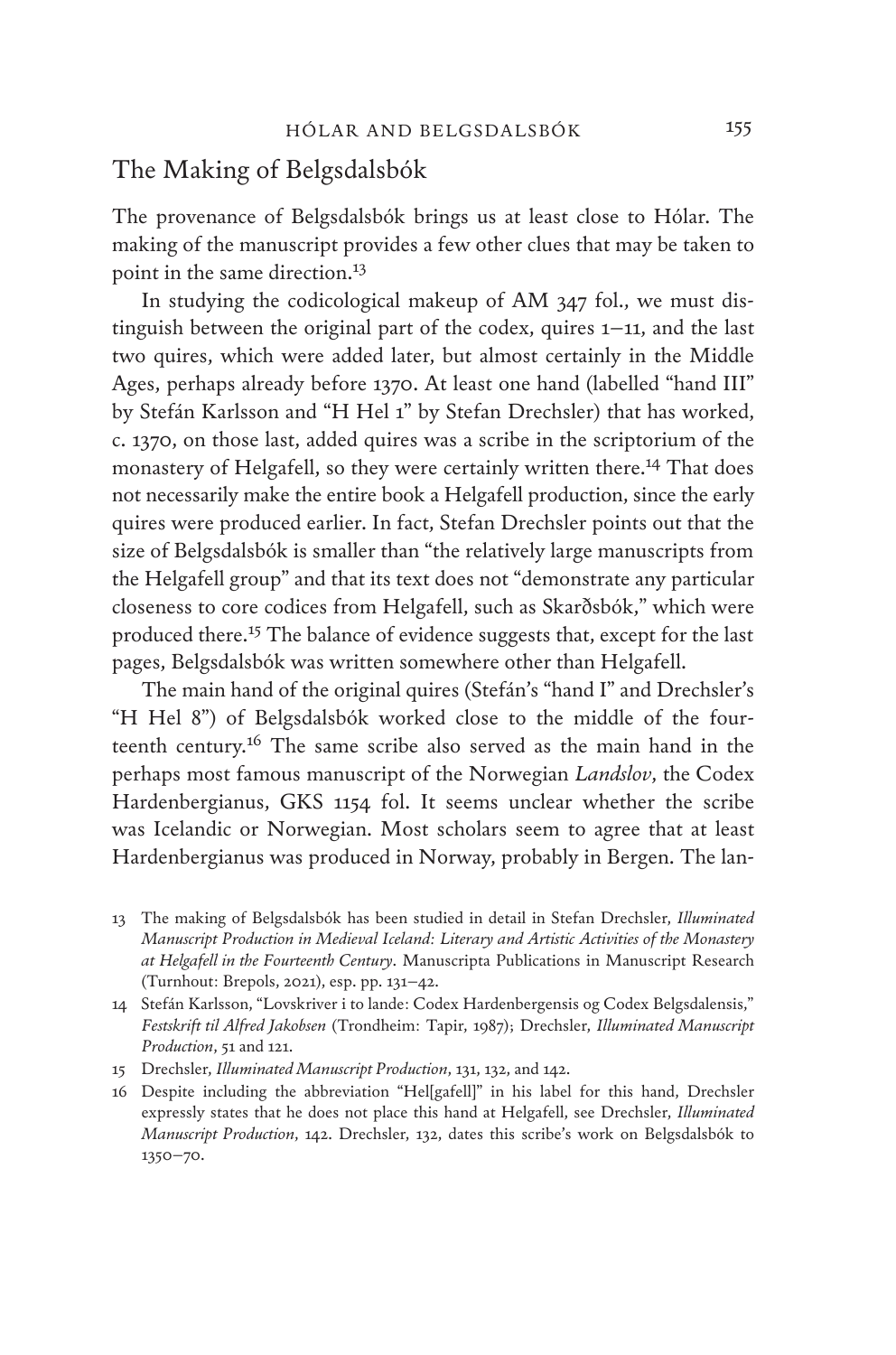guage of both manuscripts displays both Norwegian and Icelandic traits.<sup>17</sup> Since the same scribe worked on both Norwegian and Icelandic law texts, the scribe must have been someone with connections to both places.

The images in Belgsdalsbók point in the same direction. It shares a common iconographic program with Hardenbergianus, which also shows up in AM 343 fol., Svalbarðsbók. In GKS 1154 fol., the program is executed with splendid workmanship, including gold leaf in large initials, while the images are smaller, less well drawn, and certainly without gold in AM 343 fol. and even more poorly elaborated in AM 347 fol.18 Again, the program ties these Icelandic and Norwegian law books together, although it certainly appears that different artists were active. Drechsler was unable to find any other work by the artist who illuminated Belgsdalsbók.19

Belgsdalsbók contains features that point towards influences from Europe. It is the earliest Icelandic lawbook to contain a European-style table of contents (fos. 4v–8r). Furthermore, the chapters are numbered with Arabic numerals, one of the earliest instances of such numbers in Iceland.20 The impression conveyed is that someone involved in the production of Belgsdalsbók must have had connections to the learned cultures of Europe.

The most remarkable codicological features of Belgsdalsbók can easily be explained if we speculate about a Hólar origin. The Norwegian Jón *skalli* Eiríksson became bishop of Hólar in 1357, at about the time that the

- 17 Magnus Rindal, "No. 1154 folio in the Old Royal Collection, Copenhagen," *King Magnus Håkonsson's Laws of Norway and other Legal Texts: Gl. kgl. saml. 1154 fol. in the Royal Library*, eds. Magnus Rindal and Knut Berg (Oslo: Selskapet til utgivelse av gamle norske håndskrifter, 1983) argues that the main scribe of GKS 1154 fol. spoke Norwegian but used an Icelandic exemplar, while Stefán Karlsson, "Lovskriver i to lande," believes the scribe was Icelandic. See also *Kong Magnus Håkonsson Lagabøtes landslov: Norrøn tekst med fullstendig variantapparat*, eds. Magnus Rindal and Bjørg Dale Spørck, Arkivverket: Norrøne tekster 9 (Oslo: 2018), 25, and Magnus Rindal, *Handskrifter av norske mellomalderlover ved Nasjonalbiblioteket*, NB tema 8 (Oslo: Nasjonalbiblioteket, 2020), https://www.bokselskap.no/boker/mellomalderlover/.
- 18 Bera Nordal, "Lögbókarhandritið GKS 1154 I folio," 173; Lena Liepe, *Studies in Icelandic Fourteenth Century Book Painting*, Rit 6 (Reykholt: Snorrastofa, 2009), 141–42; Drechsler, *Illuminated Manuscript Production*, 134–42.
- 19 Drechsler, *Illuminated Manuscript Production*, 134–42.
- 20 Lena Rohrbach, "Belgsdalsbók AM 347 fol. Efnisyfirlit, tölusetning og bókargerð," https://arnastofnun.is/is/greinar/belgsdalsbok-am-347-fol-efnisyfirlit-tolusetning-ogbokargerd [Accessed 03.09.2021].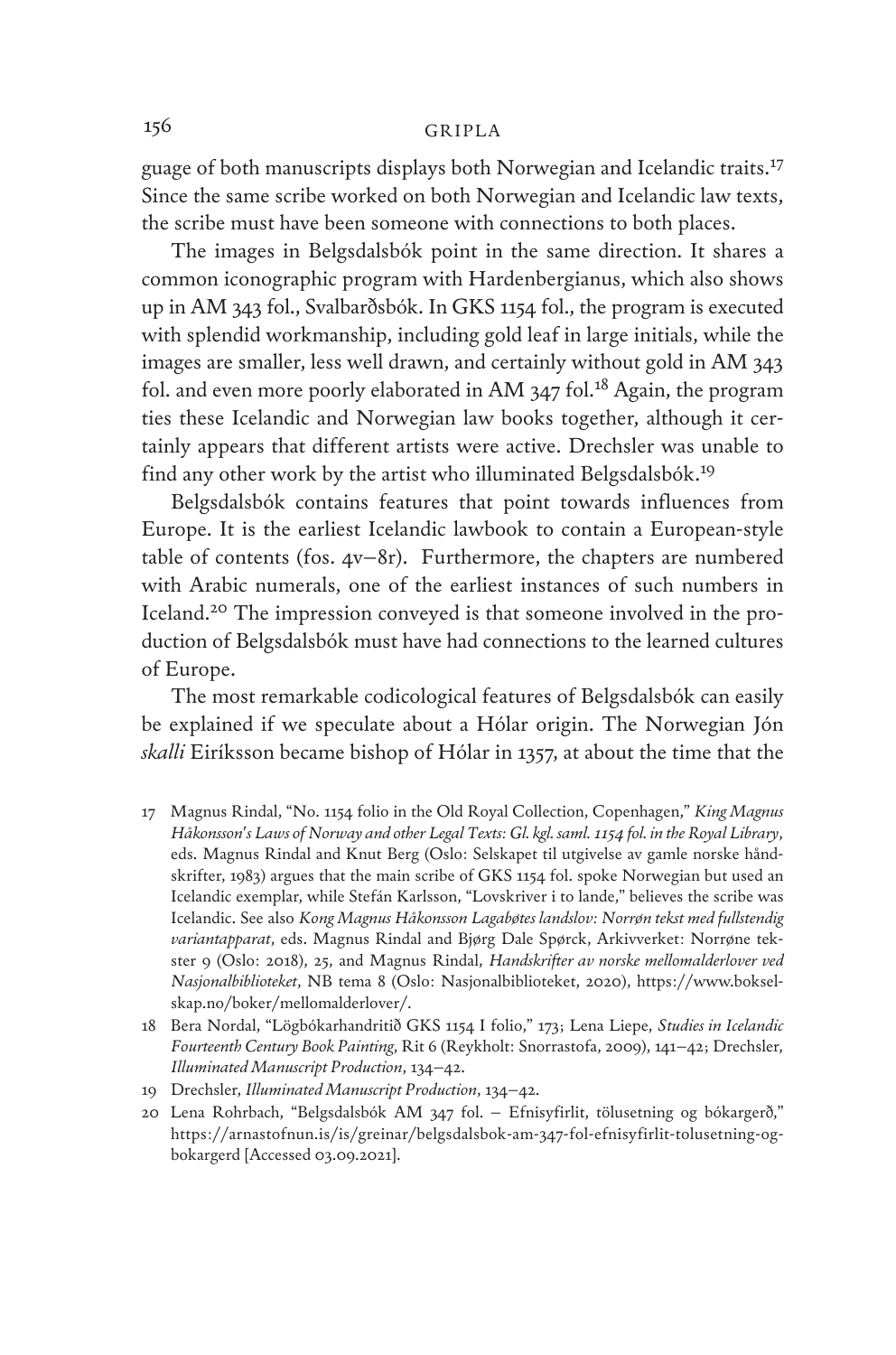manuscript was produced. He had travelled, twice, to the papal curia, both to Avignon and to Rome.21 If we assume, for the sake of argument, that the patron of Belgsdalsbók was someone with connections to both Norway and wider European culture, Bishop Jón *skalli* would fit that description rather well. The bishop obviously moved from Norway to Iceland in 1357. Stefán Karlsson and Stefan Drechsler suggest that the main scribe of Belgsdalsbók also moved from Norway to Iceland at some point in the middle of the fourteenth century.22

## The Unusual Contents of AM 347 fol.

The provenance and the production features of Belgsdalsbók may be taken to point in the general direction of an ecclesiastical institution such as Hólar. The unusual and unique contents of the book also suggest an ecclesiastical patron.<sup>23</sup> I suggest this with some hesitation, since we should not make too strong a distinction between ecclesiastical and secular patrons in medieval Iceland. After all, the Icelandic church was unusually closely tied to secular society, so laypeople also had reasons to want to have books with laws relating to the Church.

The table of contents is not the only unusual feature of Belgsdalsbók. It is one of nine preserved medieval manuscripts to contain a version of the older Christian Law of Iceland, the so-called *Kristinna laga þáttr*, associated with *Grágás*. The presence of this text obviously hints at an ecclesiastical connection.<sup>24</sup>

- 21 *Diplomatarium Norvegicum*. *Tillægg till syttende samling (XVII B)*, ed. Oluf Kolsrud, (Christiania: Malling, 1913), 275–76.
- 22 Drechsler, *Illuminated Manuscript Production*, 132. Inspired by Stefán's work, Drechsler (132) suggests ("it is very likely") that the main scribe (H Hel 8) worked on the first eleven quires of Belgsdalsbók in the 1350s, then on Hardenbergianus later in the 1350s, and finally he wrote parts of quires 12 and 13 in Belgsdalsbók in the late 1360s. Drechsler's daringly exact chronology does not contradict my suggestion that Bishop Jón might have been Belgsdalsbók's commissioner, especially if we remember that he was (non-resident) bishop of Garðar from 1343.
- 23 Drechsler, *Illuminated Manuscript Production*, 133, Table 28, provides a general survey of the contents.
- 24 *Grágás: Stykker, som findes i det Arnamagnæanske Haandskrift Nr. 351 fol. Skálholtsbók og en Række andre Haandskrifter*, ed. Vilhjálmur Finsen (Copenhagen: Kommissionen for det Arnamagnæanske Legat & Gyldendal, 1883), 93–96.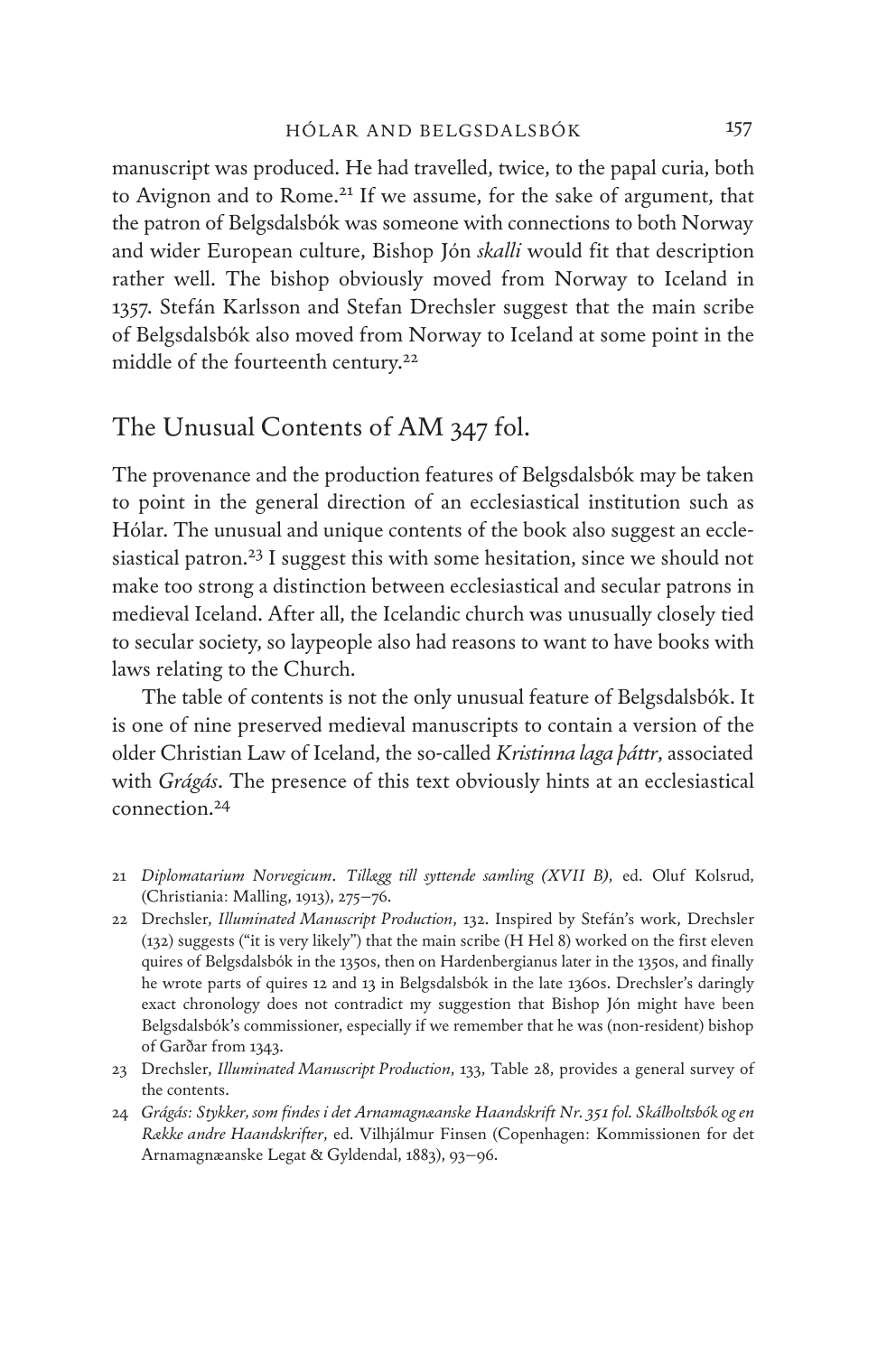Even more interestingly, Belgsdalsbók contains the most substantial excerpts from *Grágás* beyond the *Kristinna laga þáttr* that have been preserved outside of the two main manuscripts of that text (Konungsbók and Staðarhólsbók).<sup>25</sup> The excerpts comprise 30 chapters which follow directly without any new rubric about the older Christian Law of Iceland, suggesting that the scribe of Belgsdalsbók thought that those chapters concerned Christian law. As we shall see, at least some of their contents are indeed closely related to ecclesiastical concerns. The texts of the excerpts are generally closer to the text of Staðarhólsbók than to Konungsbók, although Belgsdalsbók also contains a few unique phrases that appear nowhere else.

One may divide the thirty excerpts from *Grágás* into five thematic sections. The first one (chapters 38–44, using the numbering of the manuscript which is reproduced in the edition) deals with marriage law, particularly the rules about separation and against marrying a relative through blood or marriage. Four of the six chapters in this section mention the role of the bishop, suggesting perhaps that the selection was made for a bishop. A second, short section (45–47) contains the basic rules of inheritance according to *Grágás*. The third section (48–55) returns to marriage law, now dealing with various topics, such as abduction, rape, and who has the right to decide whom a woman should marry. The fourth section (56–61) is excerpted from Vígslóði and is primarily concerned with who has the right to prosecute a killing. The final section (62–66) deals with prices and right measures. A single chapter (67) on fasting follows.

It is difficult to discern any obvious single rationale behind this selection, which however is scarcely random. Some of the chapters, but far from all, supplement and elaborate the rules in *Jónsbók* and Bishop Árni's *Kristinréttr*, while others introduce less stringent, or outdated, rules than those found in those more recent law books. For example, chapter 49 in Belgsdalsbók first outlines when in the church year marriages may not be celebrated. The rules are practically identical to those that appear in chapter (19) of Árni's *Kristinréttr*, so one may well wonder why anyone considered it necessary to enter them twice in Belgsdalsbók? Chapter 49 continues with rules for what makes a marriage valid, stipulating that at least six men must be at the wedding and that the bride and groom openly

25 *Grágás: Islændernes lovbog i fristatens tid udgivet efter det Kongelige bibliotheks haandskrift*, ed. Vilhjálmur Finsen (Copenhagen: Det nordiske Literatur-Samfund, 1852), 93–146.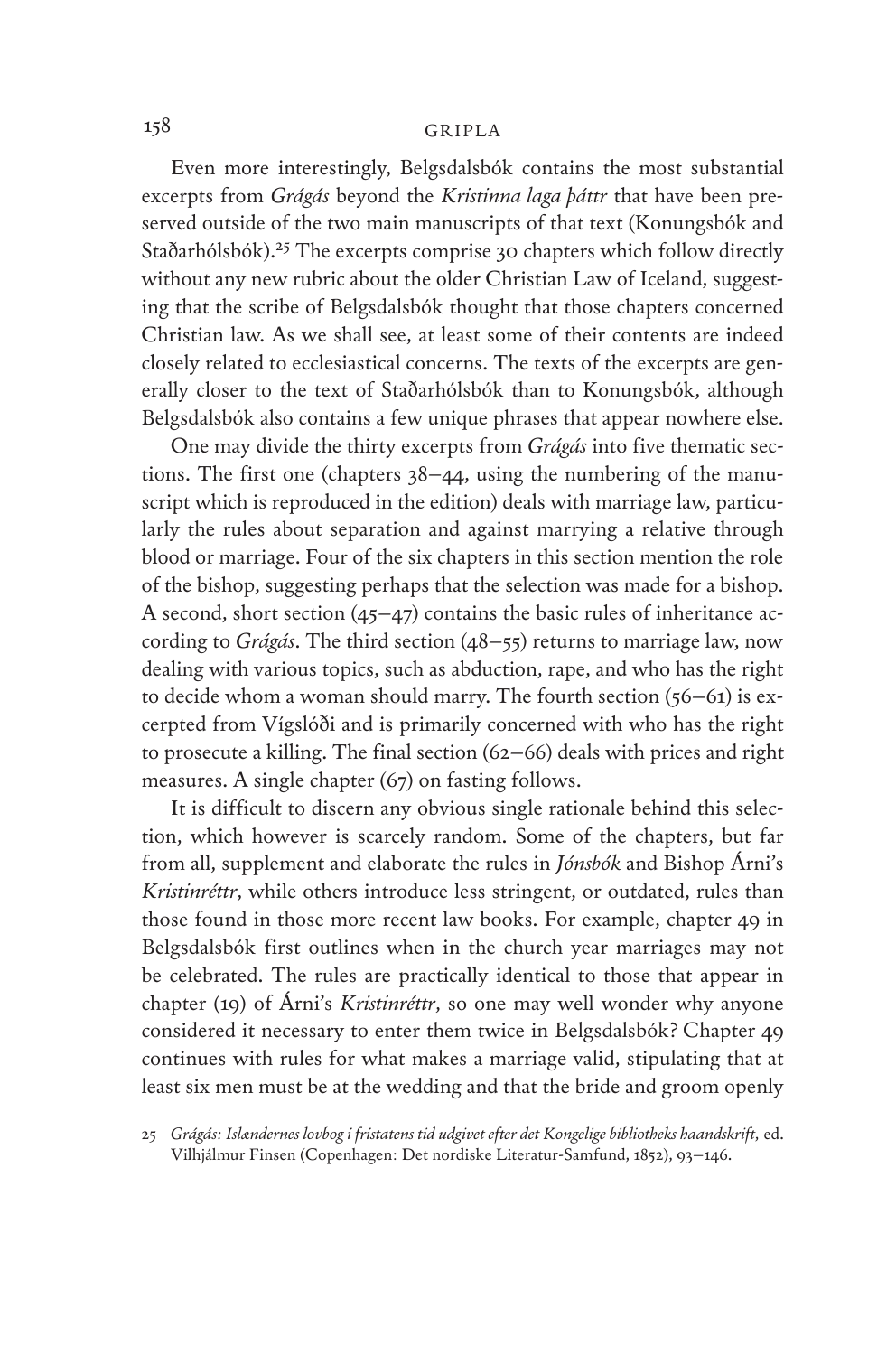enter their bed. In other words, this refers to the ancient ceremony where the wedding guests bring the couple to their bed and witness that they get in together. It stands in stark contrast to what Bishop Árni said on the subject, which is entirely based on general canon law. Árni did not mention the need to witness the couple in bed, but instead emphasized the consent of both parties, which Gratian of Bologna in about 1140 made a basic canonical condition for a valid marriage.26

I can perhaps discern two overarching themes in Belgsdalsbók's selections from *Grágás*. On one hand, many of the chapters concern details of procedural law, for example who should be the principal plaintiff with the right to prosecute murder and unlawful intercourse. On the other hand, most chapters concern themes that are also touched on by canon law. This is obvious for marriage law, which is treated at length in *Grágás* but only briefly in *Jónsbók*, reflecting how marriage law became primarily a church matter in most of Europe during the twelfth and thirteenth centuries. The law of inheritance, in addition to being connected to marriage law, was of inherent interest to the church, which was always looking for donations through people's last wills.

The two last quires, folios 85–98, were added to the manuscript after it was first produced, and they contain further church law, notably in the shape of numerous statutes issued by provincial synods under the archbishops of Niðarós between 1280 and 1342. Two additional items in these quires are direct reflections of European jurisprudence, conveying the teaching traditions of Europe, especially in Bologna.

Item no. 12 in Belgsdalsbók lists sixteen reasons for which a sinner might get excommunicated automatically (*excommunicatio latae sententiae*). It is a text that also appears in many other Icelandic manuscripts. For instance (as point 7), anyone who on purpose sets fire to a church is automatically excommunicated. As Kristoffer Vadum has established, item no. 12 is a straight-forward translation of a passage in a Bologna text book authored in about 1230 by the Dominican friar Raymond of Penyaforte.<sup>27</sup>

<sup>26</sup> Anders Winroth, "The Canon Law of Emergency Baptism and of Marriage in Medieval Iceland and Europe," *Gripla* 29 (2018).

<sup>27</sup> Kristoffer Vadum, "Bruk av kanonistisk litteratur i Nidarosprovinsen ca. 1250–1340" (Ph.D. Dissertation, Universitetet i Oslo, 2015).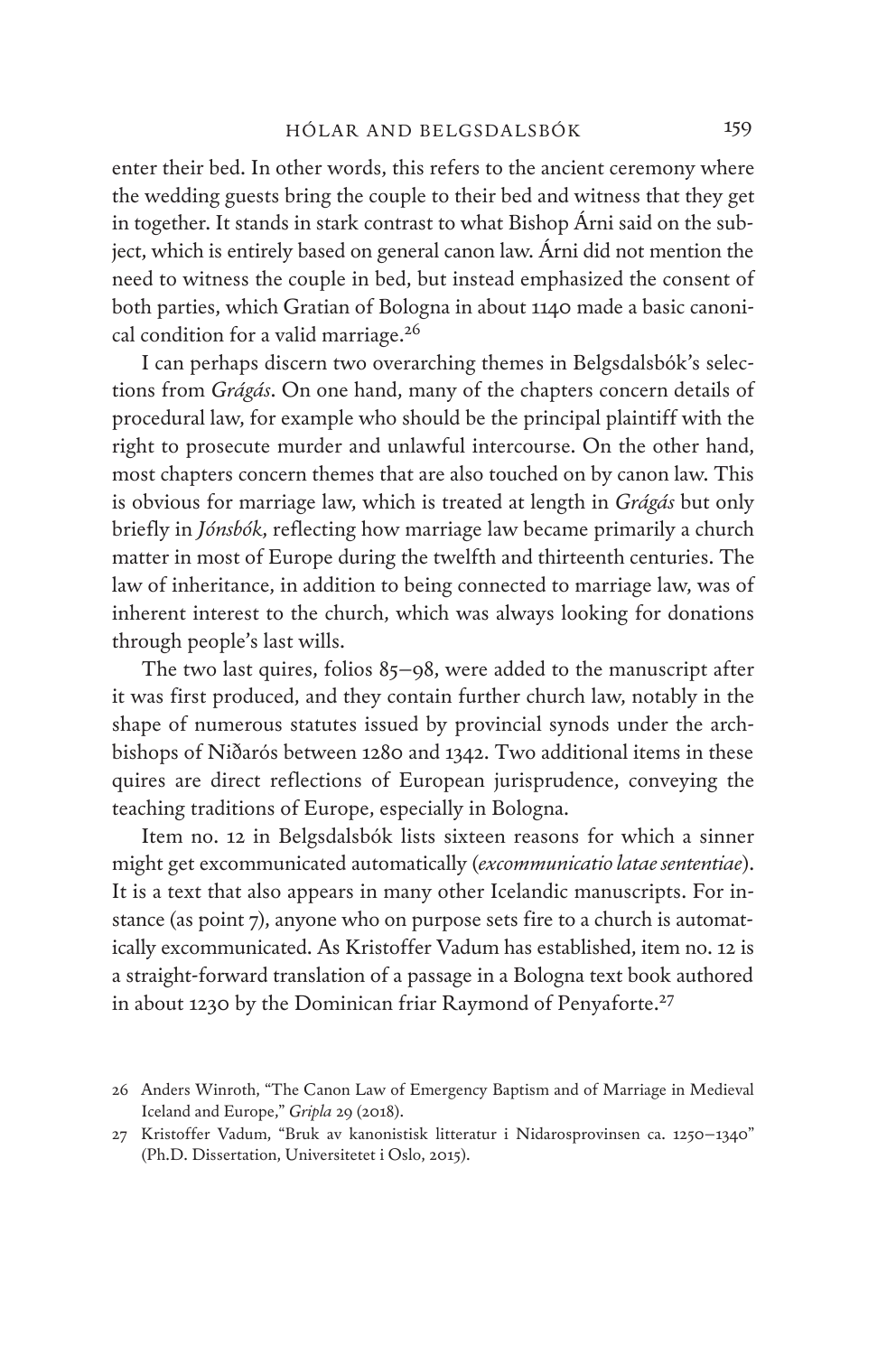Item no. 13, "Um málaskot," lists cases when a judge's decision cannot be appealed, a text that appears in well over twenty Icelandic manuscripts. It has, however, never been noticed that the text clearly was inspired by the procedural law that jurists of canon law developed in Bologna, notably as codified by Tancred of Bologna around 1215. In his widely used procedural handbook *Ordo iudiciarius*, Tancred reproduced a verse of three rhyming hexameters that were designed to help law students remember the kinds of cases that cannot be appealed:

Appellare vetant scelus, excellentia, pacta contemptus, minima res, interdictio facta, arbitrium, res que perit, et si longius acta.28

The first seven items in Tancred's verse correspond perfectly to the first seven items in the list in Belgsdalsbók:

Hann er ránsmaðr ok uill æigi aptr giallda eðr i hordomi ok uill æigi við skiliaz (*scelus*) pauinn dœmir eda konungr (*excellentia*) ef þei sueria at hafa þat er domandi dømir (*pacta*) ef domarinn stefnir manni til sin ok kemr han æigi (*contemptus*) litit maal (*minima res*) ef yfir domari segir ... at þat maal kemr æigi optar fyrir hann (*interdictio facta)* ef þeir kiosa menn til doms millum sin (*arbitrium*) 29

I do not know the source of the last two items in the list in Belgsdalsbók, which do not correspond to the last two items in Tancred's verse, although the very last item may seem a duplication of the fourth item (*pacta*).

<sup>28</sup> *Pillii, Tancredi, Gratiae Libri de iudiciorum ordine*, ed. Friedrich Bergmann (Göttingen: Vandenhoeck et Ruprecht, 1842), 302–03. I have not found the verses anywhere before Tancred.

<sup>29</sup> AM 347 fol., f. 95va–b (excerpted and reorganized for clarity). Cf. the edition in DI 2.221–22, n.96, based on AM 350 fol. (Skarðsbók), which confuses the text, replacing items 4 and 7, and is also otherwise more distant from Tancred's text.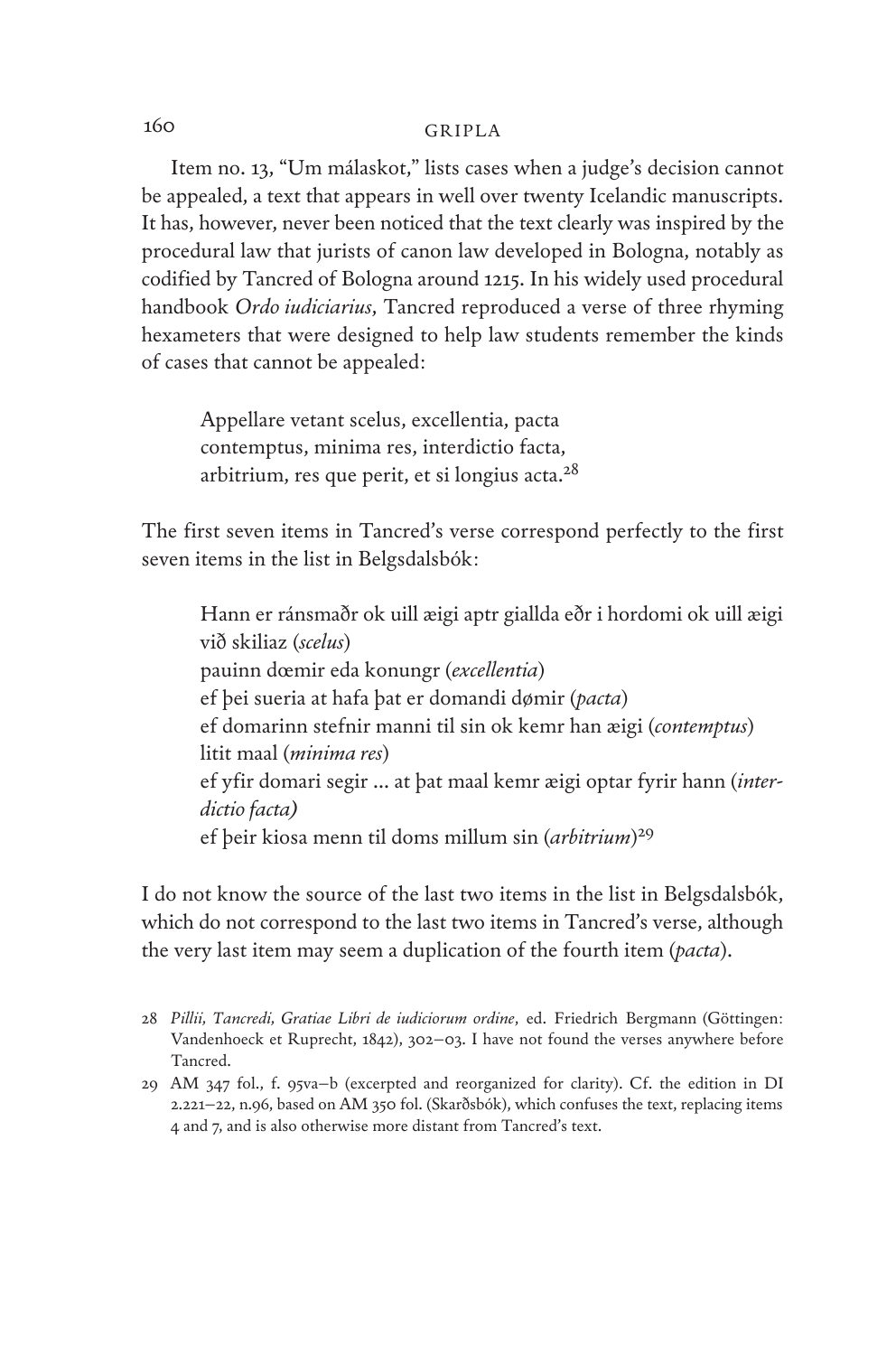## Conclusion

To summarize my survey of AM 347 fol., Belgsdalsbók: its contents suggest a patron deeply interested in ecclesiastical matters. Its history and provenance points north, in the general direction of Hólar. Its production suggests a scribe and/or a patron with connections to Norway and a European orientation. I am the first to admit that this, unfortunately, does not add up to anything like strict proof that Belgsdalsbók was commissioned by Bishop Jón *skalli* Eiríksson and was in use at Europe's northernmost cathedral in Hólar. It is still an attractive hypothesis. I do hope to have proved, however, that closer study of Belgsdalsbók pays interesting dividends for our knowledge of the legal culture of medieval Iceland.

#### BIBLIOGRAPHY

#### MANUSCRIPTS

*Stofnun Árna Magnússonar í íslenskum fræðum, Reykjavík*

AM 334 fol. (Staðarhólsbók) AM 343 fol. (Svalbarðsbók) AM 347 fol. (Belgsdalsbók) AM 350 fol. (Skarðsbók) AM 351 fol. (Skálholtsbók eldri) AM 50 8vo

GKS 1154 fol. GKS 1157 fol. (Konungsbók) GKS 3269 a 4to

*Uppsala landsarkiv*

Grangärde kyrkoarkiv C:1.

#### PRIMARY SOURCES

- DI = *Diplomatarium Islandicum: Íslenzkt fornbréfasafn*. Copenhagen and Reykjavík: Hið íslenzka bókmenntafélag, 1857–1972.
- *Diplomatarium Norvegicum*. *Tillægg till syttende samling (XVII B)*, ed. by Oluf Kolsrud*.* Christiania: Malling, 1913.
- *Grágás: Islændernes lovbog i fristatens tid udgivet efter det Kongelige bibliotheks haandskrift*, ed. by Vilhjálmur Finsen. Copenhagen: Det nordiske Literatur-Samfund, 1852.
- *Grágás: Stykker, som findes i det Arnamagnæanske Haandskrift nr. 351 fol. Skálholtsbók og en Række andre haandskrifter*, ed. by Vilhjálmur Finsen. Copenhagen: Kommissionen for det Arnamagnæanske Legat & Gyldendal, 1883.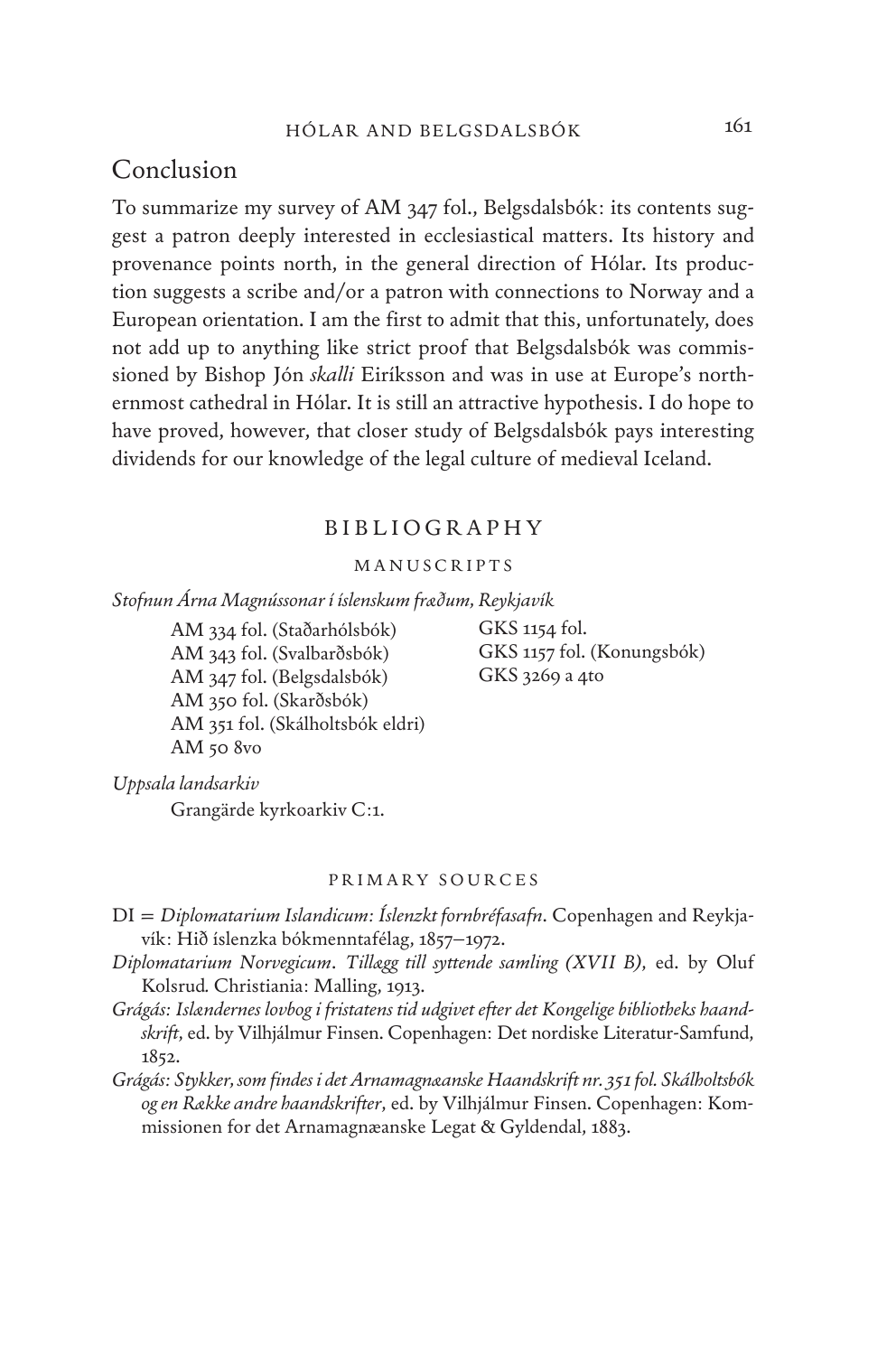- *Jónsbók: Kong Magnus Hakonssons lovbog for Island*, ed. by Ólafur Halldórsson. Copenhagen: S.L. Møller, 1904.
- *Jónsbók: Lögbók Íslendinga*, ed. by Ólafur Lárusson. Monumenta Typographica Islandica 3. Copenhagen: Levin & Munksgaard, 1934.
- *Jónsbók: Lögbók Íslendinga hver samþykkt var á Alþingi árið 1281 og endurnýjuð um miðja 14. öld en fyrst prentuð árið 1587*, ed. by Már Jónsson. Reykjavík: Háskólaútgáfan, 2004.
- *Jónsbók: The Laws of Later Iceland; The Icelandic Text according to MS AM 351 fol. Skálholtsbók eldri*, ed. and transl. by Jana Schulman. Bibliotheca Germanica, Series nova 4. Saarbrücken: AQ-Verlag, 2010.
- *Kong Magnus Håkonsson Lagabøtes Landslov: Norrøn tekst med fullstendig variantapparat*, ed. by Magnus Rindal and Bjørg Dale Spørck. Norrøne Tekster 9. Oslo: Arkivverket, 2018.
- *Pillii, Tancredi, Gratiae Libri de iudiciorum ordine*, ed. by Friedrich Bergmann. Göttingen: Vandenhoeck et Ruprecht, 1842.

#### SECONDARY SOURCES

Bera Nordal. "Lögbókarhandritið Gks 1154 I Folio." *Skírnir* 159 (1985): 160–81.

- Drechsler, Stephan. *Illuminated Manuscript Production in Medieval Iceland: Literary and Artistic Activities of the Monastery at Helgafell in the Fourteenth Century*. Manuscripta Publications in Manuscript Research. Turnhout: Brepols, 2021.
- – –. "Illuminated Manuscript Production in Western Iceland in the Thirteenth and Fourteenth Centuries." *Gripla* 28 (2017): 169–96.
- Kålund, Kristian. *Katalog over de oldnorsk-islandske håndskrifter i det store Kongelige bibliotek og i Universitetsbiblioteket (udenfor den arnamagnœanske samling) samt den Arnamagnœanske samlings tilvœkst 1894–1899.* Copenhagen: Gyldendal, 1900.
- Liepe, Lena. *Studies in Icelandic Fourteenth Century Book Painting.* Rit 6. Reykholt: Snorrastofa, 2009.
- Már Jónsson. *Arnas Magnœus philologus (1663–1730),* The Viking Collection 20. Odense: University Press of Southern Denmark, 2012.
- Rindal, Magnus. *Handskrifter av norske mellomalderlover ved Nasjonalbiblioteket.* Nb Tema 8. Oslo: Nasjonalbiblioteket, 2020. https://www.bokselskap.no/ boker/mellomalderlover/.
- – –. "No. 1154 Folio in the Old Royal Collection, Copenhagen." *King Magnus Håkonsson's Laws of Norway and Other Legal Texts: Gl. Kgl. Saml. 1154 Fol. in the Royal Library*, ed. by Magnus Rindal and Knut Berg. Oslo: Selskapet til utgivelse av gamle norske håndskrifter, 1983, 18–25.
- Rohrbach, Lena. "Belgsdalsbók AM 347 fol. Efnisyfirlit, tölusetning og bókargerð." https://arnastofnun.is/is/greinar/belgsdalsbok-am-347-fol-efnisyfirlit -tolusetning-og-bokargerd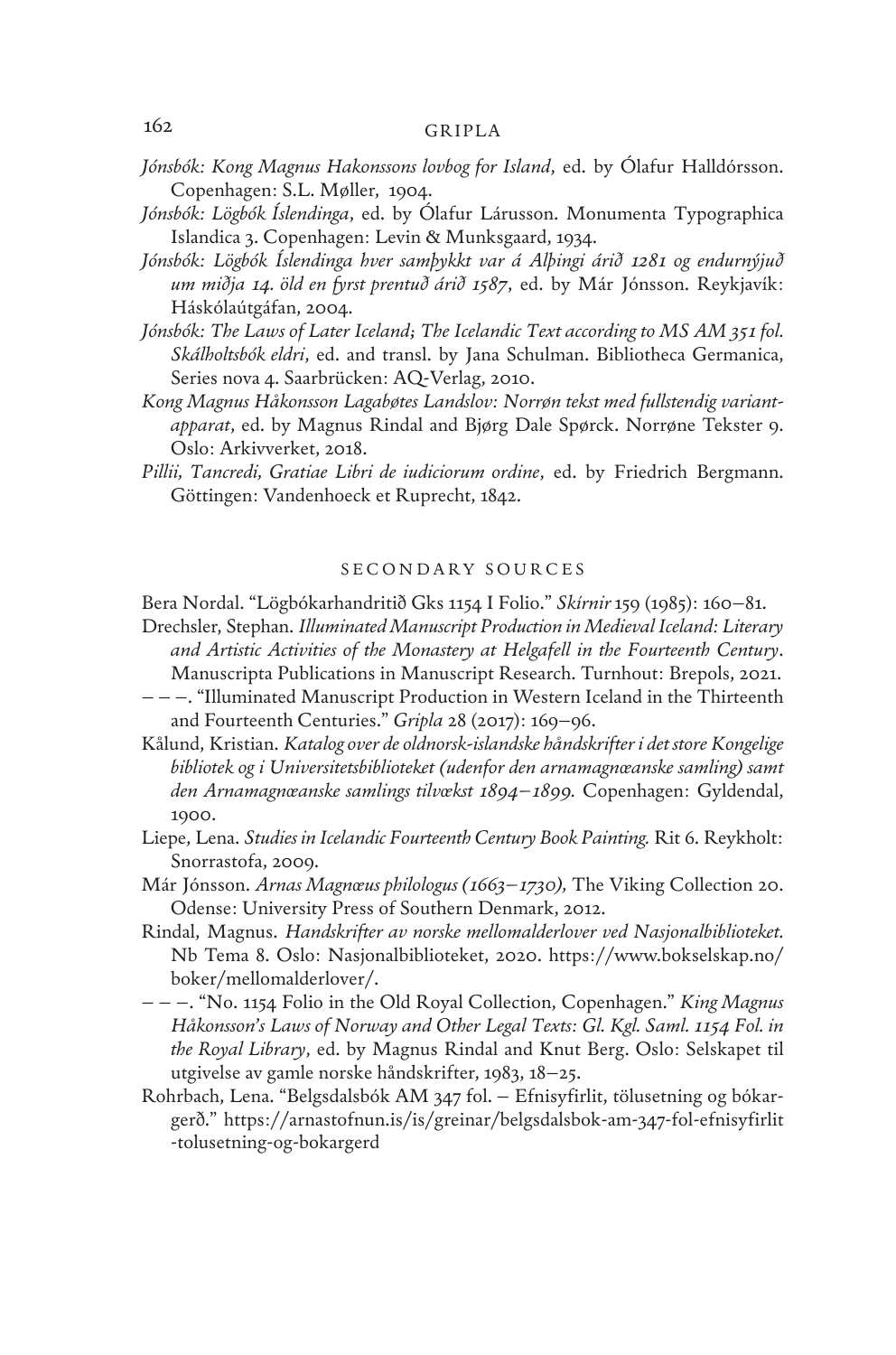- Sigurður Líndal. "Um þekkingu Íslendinga á rómverskum og kanónískum rétti frá 12. öld til miðrar 16. aldar." *Úlfljótur* 50 (1997): 241–73.
- Stefán Karlsson. "Lovskriver i to lande: Codex Hardenbergensis og Codex Belgsdalensis." *Festskrift til Alfred Jakobsen*. Trondheim: Tapir, 1987, 166–84.
- – –. "Review of *Skálholtsbók eldri: Jónsbók etc. AM 351 fol.,* ed. by Chr. Westergård-Nielsen (Copenhagen, 1971)." *Skírnir* 146, no. 1 (1972): 198–204.
- Vadum, Kristoffer. "Bruk av kanonistisk litteratur i Nidarosprovinsen ca. 1250– 1340." Ph.D. Dissertation, Universitetet i Oslo, 2015.
- Winroth, Anders. "The Canon Law of Emergency Baptism and of Marriage in Medieval Iceland and Europe." *Gripla* 29 (2018): 203–29.

#### ÁGRIP

Hólar og Belgsdalsbók

**Efnisorð**: Belgsdalsbók, Hólabiskupsdæmi, *Jónsbók*, *Kristinréttur Árna Þorlákssonar*, *Kristinna laga þáttur*, *Grágás*, kanónískur réttur á Íslandi, lagamenning, handritamenning

Greinin færir rök fyrir því að Belgsdalsbók (AM 347 fol.: *Jónsbók* og aðrir textar) kunni að vera sú lögbók sem lýst er sem "vondri" í eignaskrá Hólabiskupsdæmis frá árinu 1525. Þrjú meginrök liggja að baki þessum niðurstöðum. Í fyrsta lagi er Steinunn Jónsdóttir, tengdadóttir Jóns Arasonar, síðasta kaþólska biskupsins á Hólum, fyrsti þekkti eigandi bókarinnar. Í öðru lagi benda tímasetning og kringumstæður gerðar bókarinnar til þess að Jón skalli Eiríksson biskup hafi pantað hana. Í þriðja lagi inniheldur Belgsdalsbók óvenjulega texta sem höfðuðu sérstaklega til eiganda sem starfaði innan kirkjunnar. Í greininni er að auki lögð fram sú tilgáta að annað handrit *Jónsbókar*, GKS 3269 a 4to, hafi mögulega einnig verið í eigu Hólabiskupsdæmis.

#### **SUMMARY**

Hólar and Belgsdalsbók

**Keywords**: Belgsdalsbók, Hólar bishopric, *Jónsbók*, *Kristinréttr Árna Þorlákssonar*, *Kristinna laga þáttr, Grágás*, canon law in Iceland, legal culture, manuscript culture

The article argues that Belgsdalsbók (AM 347 fol.: *Jónsbók* and other texts) may have been the law book that was listed as "damaged" in the 1525 inventory of the property of Hólar bishopric. Three reasons suggest this conclusion. First, its earliest known owner was Steinunn Jónsdóttir, the daughter-in-law of the last Catholic bishop of Hólar. Second, its date and circumstances of production suggest that Bishop Jón Eiríksson *skalli* might have been its commissioner. Third,